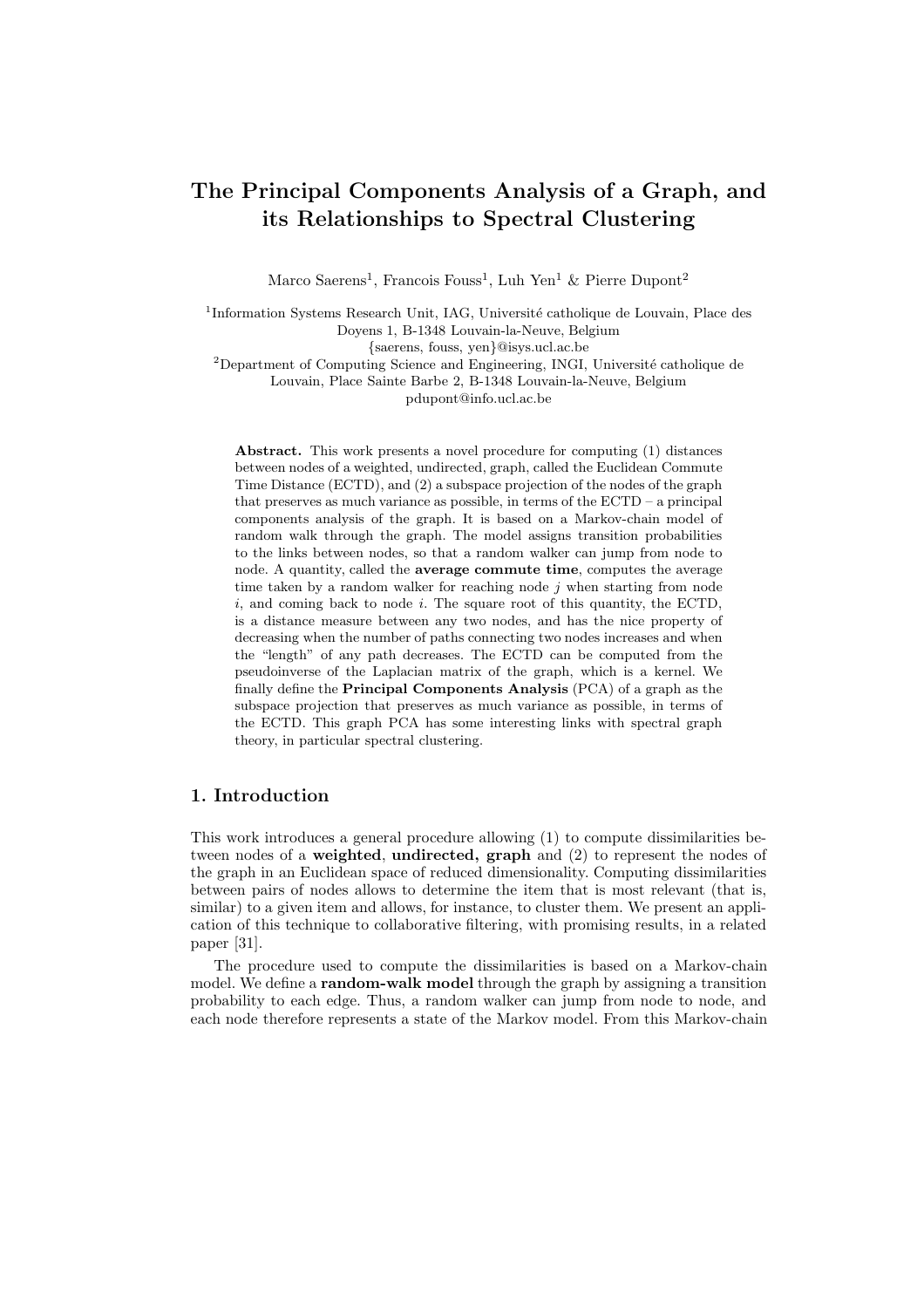model, we then compute a quantity,  $m(j|i)$ , called the **average first-passage time** (see for instance [17]), which is the average number of steps needed by a random walker for reaching state  $j$  for the first time, when starting from state  $i$ . The symmetrized quantity,  $n(i, j) = m(j|i) + m(i|j)$ , called the **average commute time** (see for instance [14]), provides a distance measure between any pair of states/nodes. The fact that this quantity is indeed a distance on a graph has been proved independently by Klein & Randic [18] and Gobel & Jagers [14]. Moreover, we show that  $[n(i,j)]^{1/2}$ , which is also a distance between nodes, takes a remarkable form and will be referred to as the Euclidean Commute Time Distance (ECTD). The ECTD can easily be computed from the pseudoinverse of the Laplacian matrix of the graph, which is shown to be a valid kernel.

These quantities have the nice property of decreasing when the number of paths connecting the two nodes increases and when the "length" of any path decreases (the communication is facilitated [11]). In short, two nodes are considered similar if there are many short paths connecting them. On the contrary, the "shortest path" (also called "geodesic" or "Dijkstra") distance does not necessarily decrease when connections between nodes are added, and thus does not capture the fact that strongly connected nodes are at a smaller distance than weakly connected nodes. This fact has already been recognized in the field of mathematical chemistry where there were attempts to use the "commute time" distance instead of the "shortest path" distance [18]. To our knowledge, while being interesting alternatives to the well-known "shortest path" or "geodesic" distance on a graph [6], these quantities have not been exploited as-is in the context of pattern recognition and machine learning. They have, however, been indirectly used in the framework of spectral clustering as will be shown in Section 6. This work therefore provides a new interpretation for spectral clustering since we will show that spectral clustering can be interpreted in terms of ECTD.

We further show that we can project the nodes space of the graph into an Euclidean subspace that maximaly preserves ECTD among all linear subspace projections. This subspace is optimal in the following sense: it keeps as much variance of the projected data as possible (in terms of the ECTD). It is therefore an equivalent of principal component analysis in terms of the ECTD; we call this technique the principal components analysis of the graph.

In summary, this paper has five main contributions: (1) it suggests the use of the average first-passage time and the ECTD between nodes of a graph as a useful pattern recognition tool;  $(2)$  it shows that the average first-passage time and the ECTD can be computed in terms of the pseudoinverse  $\mathbf{L}^+$  of the Laplacian matrix of the graph, from the definition of the average first-passage time; (3) it shows that  $L^+$  is a kernel and could be used as such for SVM classification; (4) it introduces the PCA of a graph which is a principal component analysis computed on the ECTD matrix; (5) it provides an elegant interpretation of both spectral clustering and spectral embedding in terms of random walks on a graph.

Section 2 introduces the random-walk model – a Markov chain model. Section 3 develops our dissimilarity measures as well as the iterative formulae to compute them. Section 4 gives details for the computation of the average first-passage time and the average commute time from the Laplacian matrix of the graph. It also derives a number of interesting properties of the Laplacian pseudoinverse. Section 5 introduces an eigen-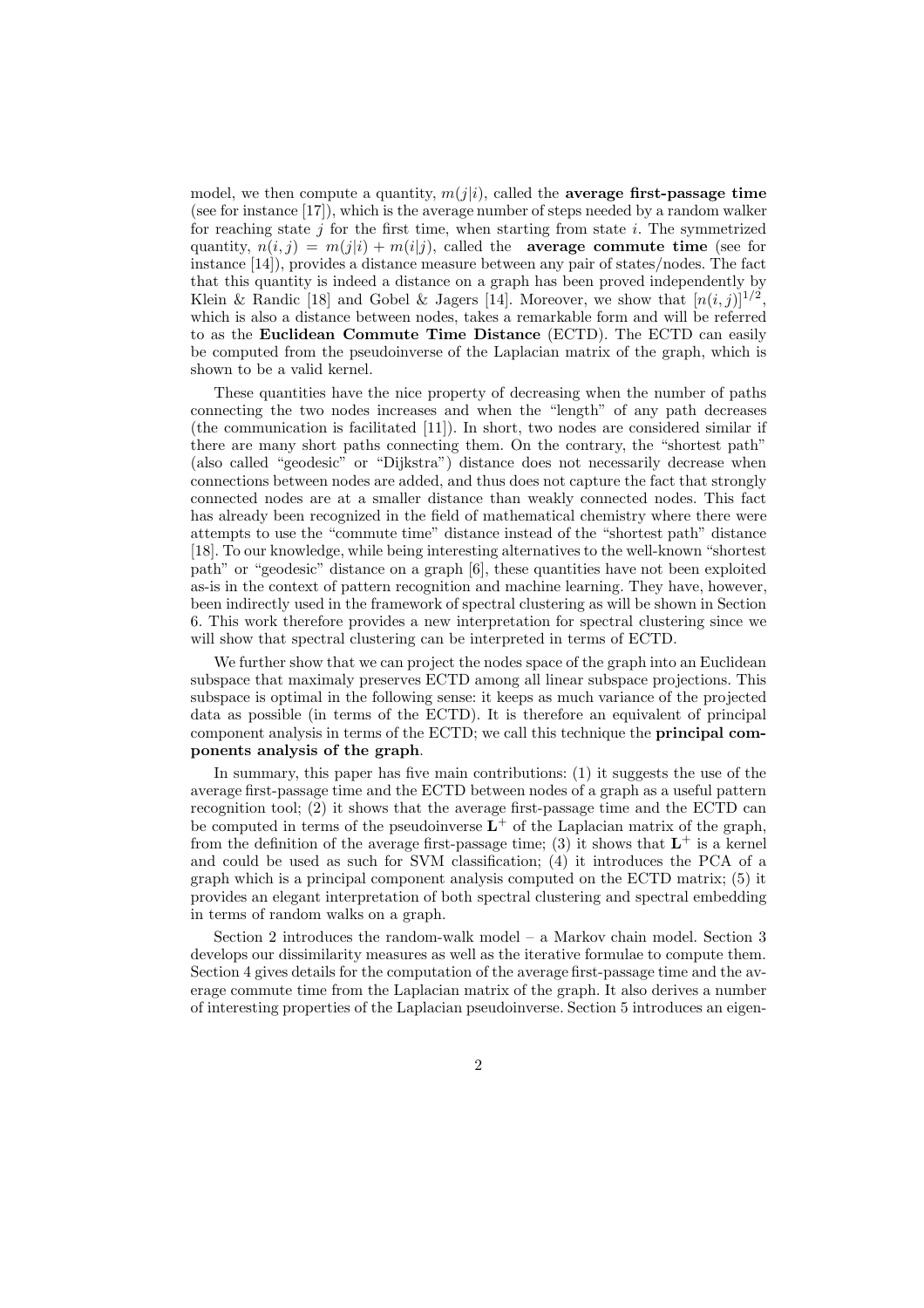vector decomposition of the pseudoinverse of the Laplacian matrix that maximizes the variance of the projected data. It also shows that this pseudoinverse is a valid kernel. Section 6 summarizes related work and develops some interesting relationships with spectral clustering, among others. Section 7 is the conclusion.

### 2. A Markov-chain model of random walk on a graph

#### 2.1. The Laplacian matrix of a weighted graph

Let us consider that we are given a weighted, undirected, graph, G, with symmetric weights  $w_{ij} > 0$  between every couple of nodes, i and j, which are linked by an edge (say G has n nodes in total). The weight  $w_{ij}$  of the edge connecting node i and node  $j$  should be set to some meaningful value, with the following convention: the more important the relation between node i and node j, the larger the value of  $w_{ij}$ , and consequently the easier the communication through the edge. Notice that we require that the weights are both positive  $(w_{ij} > 0)$  and symmetric  $(w_{ij} = w_{ji})$ . The elements  $a_{ij}$  of the adjacency matrix **A** of the graph are defined in a standard way as

$$
a_{ij} = \begin{cases} w_{ij} \text{ if node } i \text{ is connected to node } j \\ 0 \text{ otherwise} \end{cases} \tag{2.1}
$$

where  $\bf{A}$  is symmetric. We also introduce the Laplacian matrix  $\bf{L}$  of the graph, defined in the usual manner:  $\mathbf{L} = \mathbf{D} - \mathbf{A}$ , where  $\mathbf{D} = \text{diag}(a_i)$  is the degree matrix, and  $d_{ii} = [\mathbf{D}]_{ii} = a_{i.} = \sum_{j=1}^{n} a_{ij}$ . Furthermore, the volume of the graph is defined as  $V_G = vol(G) = \sum_{i=1}^n d_{ii} = \sum_{i,j=1}^n a_{ij}.$ 

We suppose that the graph has a single connected component; that is, any node can be reached from any other node of the graph. In this case, **L** has rank  $n-1$ , where *n* is the number of nodes [9]. If **e** is a column vector made of 1 (i.e.,  $\mathbf{e} = [1, 1, \dots, 1]^T$ , where T denotes the matrix transpose) and **0** is a column vector made of 0,  $\mathbf{L}\mathbf{e} = \mathbf{0}$ and  $e^{T}L = 0$  hold: L is doubly centered. The null space of L is therefore the onedimensional space spanned by  $e$ . Moreover, one can easily show that  $L$  is symmetric and positive semidefinite (see for instance [4] or [9]).

#### 2.2. A random walk model on the graph

The Markov chain describing the sequence of nodes visited by a random walker is called a random walk on a weighted graph (see for instance [14]). We associate a state of the Markov chain to every node; we also define a random variable,  $s(t)$ , representing the state of the Markov model at time step  $t$ . If the random walker is in state  $i$  at time t, we say  $s(t) = i$ . We define a random walk by the following single-step transition probabilities  $P(s(t + 1) = j | s(t) = i) = a_{ij}/d_{ii} = p_{ij}$ .

In other words, to any state or node  $i$ , we associate a probability of jumping to an adjacent node,  $s(t + 1) = j$ , which is proportional to the weight  $w_{ij}$  of the edge connecting  $i$  and  $j$ . The transition probabilities only depend on the current state and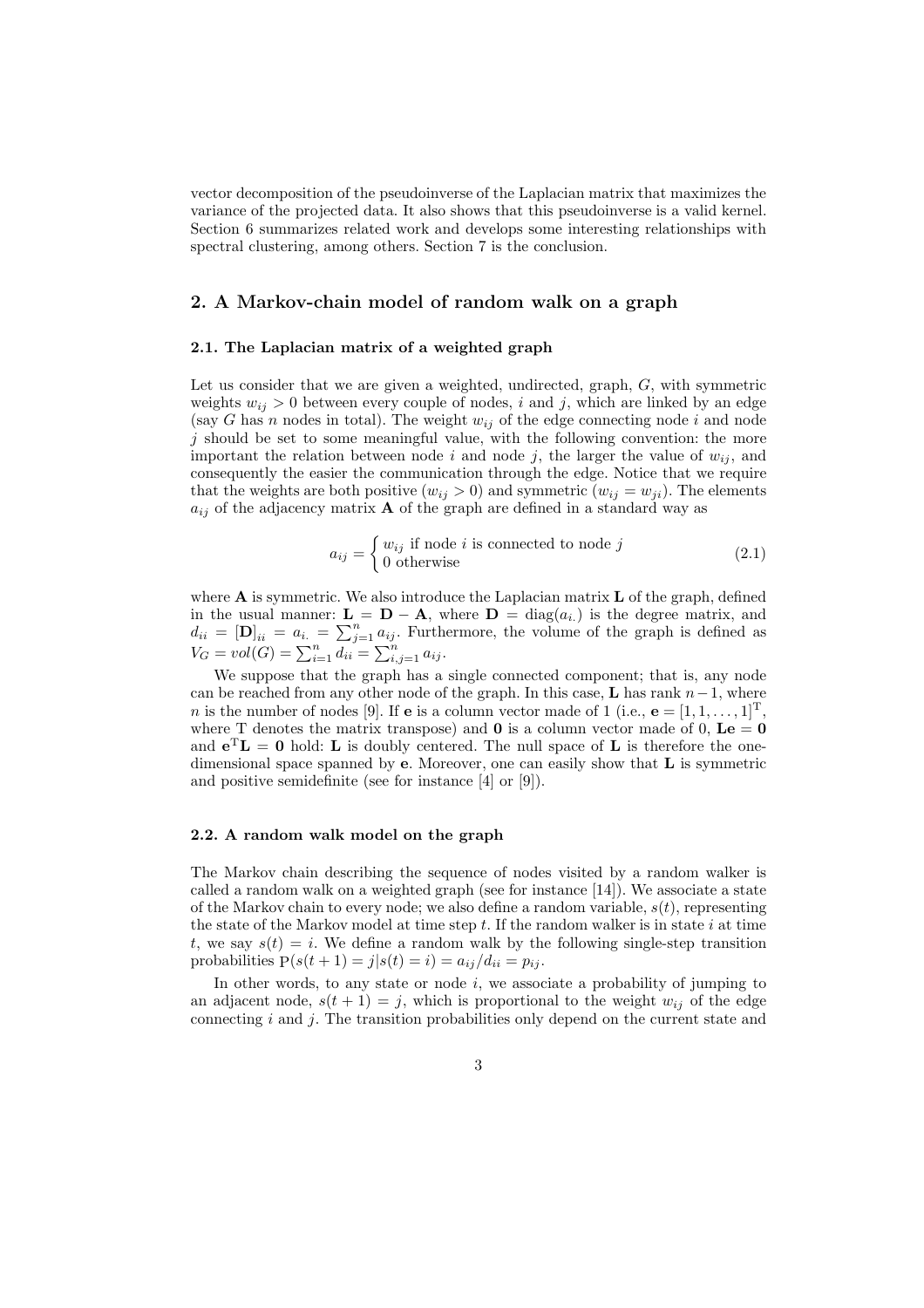not on the past ones (first-order Markov chain). Since the graph is connected, the Markov chain is irreducible, that is, every state can be reached from any other state.

Now, if we denote the probability of being in state i at time t by  $x_i(t) = P(s(t) = i)$ and we define **P** as the transition matrix whose entries are  $p_{ij} = P(s(t+1) = j|s(t)) =$ i), we have  $\mathbf{P} = \mathbf{D}^{-1}\mathbf{A}$  and the evolution of the Markov chain is characterized by

$$
\begin{cases} \mathbf{x}(0) = \mathbf{x}^0 \\ \mathbf{x}(t+1) = \mathbf{P}^{\mathrm{T}} \mathbf{x}(t) \end{cases}
$$
 (2.2)

This provides the state probability distribution  $\mathbf{x}(t) = [x_1(t), x_2(t), \dots, x_n(t)]^T$  at time t once the initial probability distribution,  $\mathbf{x}^0$ , is known (see [5], [17], [26] for more details).

## 3. Average first-passage time and average commute time

In this section, we review two basic quantities that can be computed from the definition of the Markov chain, that is, from its probability transition matrix: the average firstpassage time and the average commute time.

The **average first-passage time**,  $m(k|i)$  is defined as the average number of steps a random walker, starting in state  $i$ , will take to enter state  $k$  for the first time [26]. More precisely, we define the minimum time until hitting state k as  $T_{ik}$  =  $\min (t \geq 0 \mid s(t) = k \text{ and } s(0) = i)$  for one realization of the stochastic process. The average first-passage time is the expectation of this quantity, when starting from state i:  $m(k|i) = E[T_{ik}|s(0) = i] = E_i[T_{ik}]$ . The  $m(k|i)$  verify the following recurrence relations (see for instance [26])

$$
\begin{cases}\nm(k|i) = 1 + \sum_{\substack{j=1 \ j \neq k}}^{n} p_{ij} \, m(k|j), \text{ for } i \neq k \\
m(k|k) = 0\n\end{cases}
$$
\n(3.1)

These equations can be used in order to iteratively compute the average firstpassage times [26]. The meaning of these formulae is quite obvious: in order to go from state i to state k, one has to go to any adjacent state j and proceed from there.

We now introduce a closely related quantity, the **average commute time**,  $n(i, j)$ , which is defined as the average number of steps a random walker, starting in state  $i$ , will take before entering a given state  $j$  for the first time, and go back to  $i$ . That is,  $n(i, j) = m(j|i) + m(i|j)$ . Notice that, while  $n(i, j)$  is symmetric by definition,  $m(i|j)$ is not.

As shown by several authors [14], [18], the average commute time is a distance measure, since, for any states i, j, k:  $n(i, j) \geq 0$ ,  $n(i, j) = 0$  if and only if  $i = j$ ,  $n(i, j) = n(j, i)$  and  $n(i, j) \le n(i, k) + n(k, j)$ . In Section 4, we show that  $[n(i, j)]^{1/2}$ , which is also a distance on the graph, takes a remarkable form. Both the average first-passage time and the average commute time provide dissimilarity measures on any pairs  $i, j$  of nodes.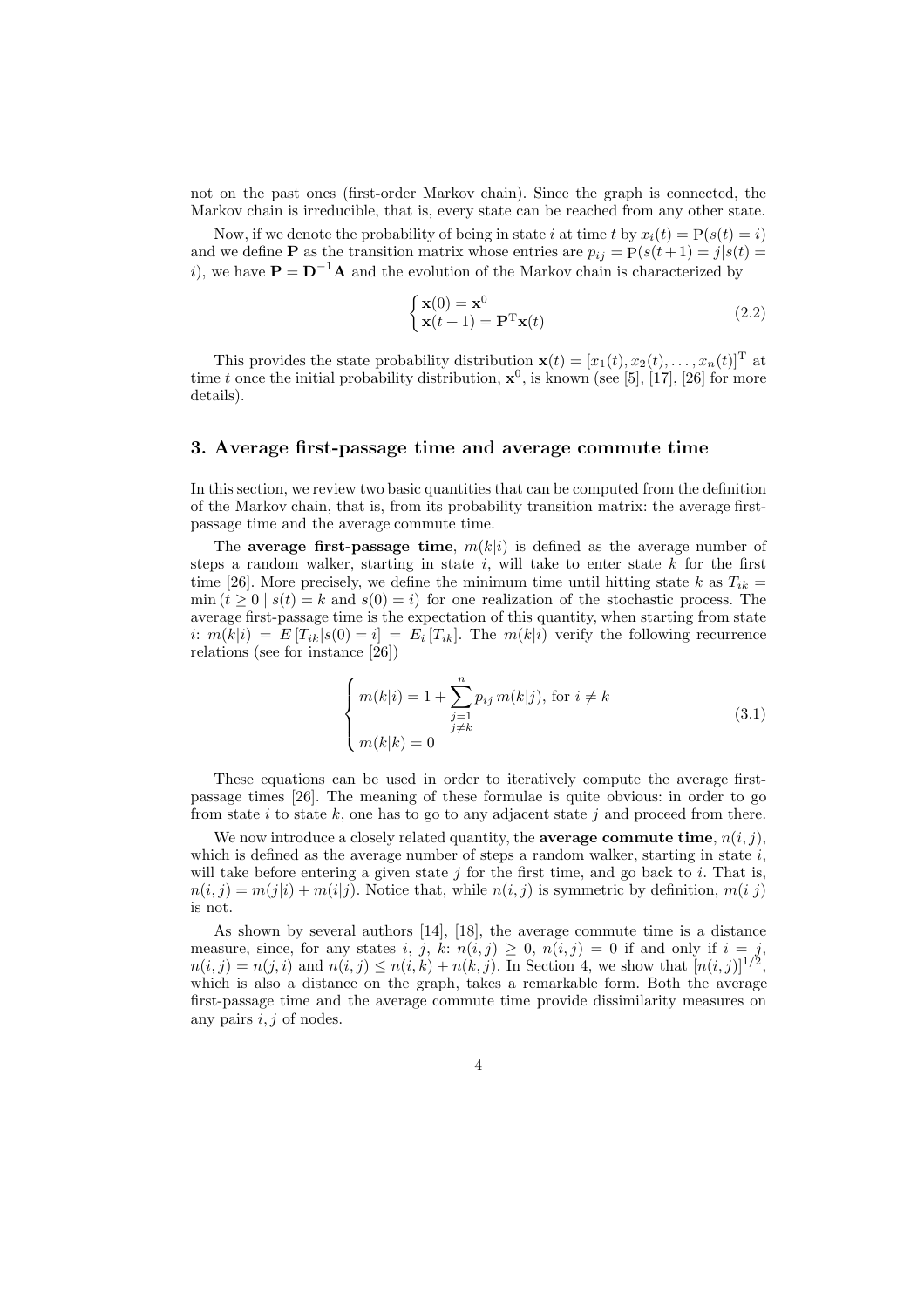## 4. Computation of the basic quantities by means of  $L^+$

Methods for computing these two quantities are based on matrix pseudoinverses or on iterative procedures. If the matrices are too large, the computation by pseudoinverse becomes untractable; in this case, one may use iterative techniques based on Equation 3.1 and on the sparseness of the probability transition matrix.

In this section, we will show how the average first-passage time and the average commute time can be computed from Equation 3.1, by using the pseudoinverse of the Laplacian matrix of the graph, which plays a fundamental role and has a number of interesting properties. The developments in this section are inspired by the work of Klein & Randic [18] which showed, based on an electrical equivalence (see last paragraph of Section 6), that the effective resistance (which is equivalent to the average commute time [8]) can be computed from the Laplacian matrix. We thus extend their results by showing that the formula computing the average commute time can be directly derived from 3.1, and by providing formulae for the average first-passage time as well.

Let us denote by  $l_{ij}$  element i, j of the Laplacian matrix **L**; in other words,  $l_{ij}$  =  $\left[\mathbf{L}\right]_{ij}$ . The Moore-Penrose pseudoinverse of **L** (see [1]) will be denoted by  $\mathbf{L}^+$ , with elements  $l_{ij}^+ = [\mathbf{L}^+]_{ij}$ . In Appendix A, we prove some useful properties of  $\mathbf{L}^+$ .

In  $[31]$ , we show<sup>1</sup> that the computation of the average first-passage time in terms of  $L^+$  can be obtained from Equation 3.1:

$$
m(k|i) = \sum_{j=1}^{n} \left( l_{ij}^{+} - l_{ik}^{+} - l_{kj}^{+} + l_{kk}^{+} \right) d_{jj}
$$
\n(4.1)

For  $n(i, j)$ , we obtain from Equation 4.1:

$$
n(i,j) = V_G \left( l_{ii}^+ + l_{jj}^+ - 2l_{ij}^+ \right) \tag{4.2}
$$

This formula has already been obtained by using the electrical equivalent of commute times (the effective resistance) [18], [31]. If we further define  $e_i$  as the *i*th column of **I**,  $\mathbf{e}_i = \begin{bmatrix} 0, \dots, 0, 1, 0, \dots, 0 \end{bmatrix}^T$ , Equation 4.2 can be rewritten in the form:

$$
n(i,j) = V_G (\mathbf{e}_i - \mathbf{e}_j)^{\mathrm{T}} \mathbf{L}^+ (\mathbf{e}_i - \mathbf{e}_j)
$$
(4.3)

where each node i is represented by a unit basis vector,  $e_i$ , of the node space. We easily observe that  $[n(i, j)]^{1/2}$  is a distance in the Euclidean space of the nodes of the graph since  $L^+$  is positive semidefinite. As already mentioned, it will therefore be called the Euclidean Commute Time Distance (ECTD).

## 5. The principal components analysis of a graph

In this section, we show that, based on the eigenvector decomposition, the nodes vectors,  $e_i$ , can be mapped into a new Euclidean space that preserves the ECTD, or a subspace keeping as much variance as possible, in terms of ECTD.

 $\frac{1}{1}$  We do not provide the proof here because it is both lengthy and technical.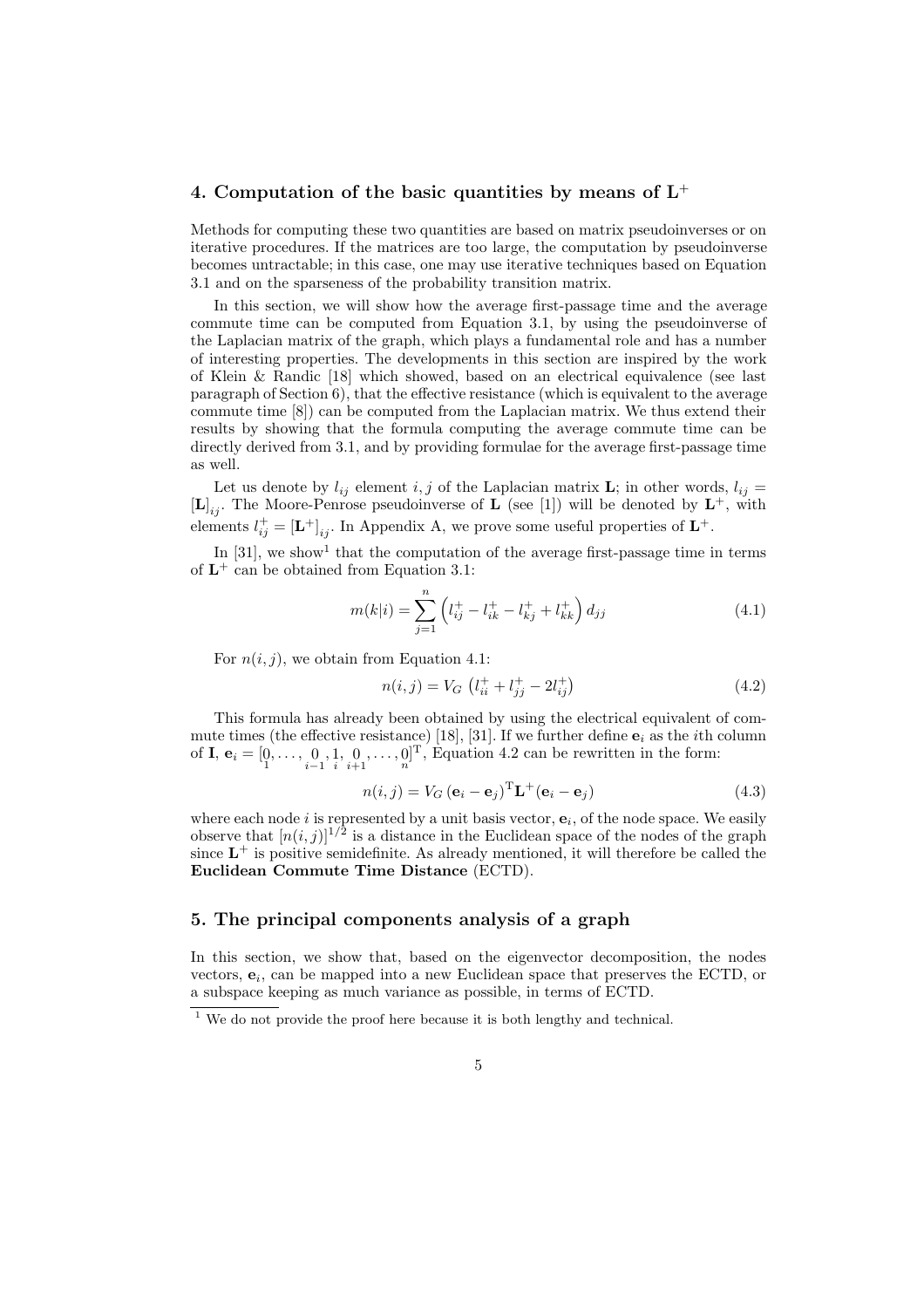#### 5.1. Transformation to an Euclidean space preserving the ECTD

Let us first show that the node vectors  $e_i$  can be mapped into an Euclidean space that preserves the ECTD. Indeed, every positive semidefinite matrix can be transformed to a diagonal matrix,  $\Lambda = \dot{U}^T L^+ \dot{U}$ , where U is an orthonormal matrix made of the eigenvectors of  $\mathbf{L}^+$ ,  $\mathbf{U} = [\mathbf{u}_1, \mathbf{u}_2, \dots, \mathbf{u}_{n-1}, \mathbf{u}_n = \mathbf{0}]$ : the column vectors  $\mathbf{u}_k$  are the orthonormal eigenvectors of  $\mathbf{L}^+$ ,  $\mathbf{u}_i^{\mathrm{T}} \mathbf{u}_j = \delta_{ij}$  or  $\mathbf{U}^{\mathrm{T}} \mathbf{U} = \mathbf{I}$  (see for instance [25]). The diagonal matrix  $\Lambda$  contains the eigenvalues of  $L^+$  in decreasing order of importance. Hence we have

$$
n(i,j) = V_G (\mathbf{e}_i - \mathbf{e}_j)^{\mathrm{T}} \mathbf{L}^+(\mathbf{e}_i - \mathbf{e}_j) = V_G (\mathbf{x}_i - \mathbf{x}_j)^{\mathrm{T}} \mathbf{U}^{\mathrm{T}} \mathbf{L}^+ \mathbf{U} (\mathbf{x}_i - \mathbf{x}_j)
$$
  
=  $V_G (\mathbf{x}_i - \mathbf{x}_j)^{\mathrm{T}} \mathbf{\Lambda} (\mathbf{x}_i - \mathbf{x}_j) = V_G (\mathbf{x}_i - \mathbf{x}_j)^{\mathrm{T}} (\mathbf{\Lambda}^{1/2})^{\mathrm{T}} \mathbf{\Lambda}^{1/2} (\mathbf{x}_i - \mathbf{x}_j)$   
=  $V_G (\mathbf{x}'_i - \mathbf{x}'_j)^{\mathrm{T}} (\mathbf{x}'_i - \mathbf{x}'_j)$ 

where we made the transformations

$$
\mathbf{x}_i = \mathbf{U}^{\mathrm{T}} \mathbf{e}_i \text{ and } \mathbf{x}'_i = \mathbf{\Lambda}^{1/2} \mathbf{x}_i \tag{5.1}
$$

So, in this *n*-dimensional Euclidean space, the transformed node vectors,  $\mathbf{x}'_i$ , are exactly separated by ECTD. In Appendix B, we show that  $L^+$  is a kernel since it corresponds to the matrix of the inner products of the  $\mathbf{x}'_i$ . Moreover, one can easily show [31] that the  $\mathbf{x}'_i$  are centered (their center of gravity is  $\mathbf{0}$ ):  $\sum_{i=1}^n \mathbf{x}'_i = \mathbf{0}$ .

#### 5.2. Approximate ECTD based on the projection in a subspace

However, the transformed space introduced in previous section has dimensionality  $n$ (the graph order), which is untractable for most applications. We therefore define an approximation of this transformation that preserves as much information as possible.

The so-called spectral (or eigenvector) decomposition of  $L^+$  is defined as (see any textbook on linear algebra, for instance, [20])  $\mathbf{L}^+ = \mathbf{U} \mathbf{\Lambda} \mathbf{U}^T = \sum_{k=1}^{n-1} \lambda_k \mathbf{u}_k \mathbf{u}_k^T$  where  $\lambda_1 > \lambda_2 > \ldots > \lambda_{n-1} > \lambda_n = 0$  are the eigenvalues of  $\mathbf{L}^+$ . As in previous section, the column vectors  $\mathbf{u}_k$  are the orthonormal eigenvectors of  $\mathbf{L}^+$ ,  $\mathbf{u}_i^{\mathrm{T}} \mathbf{u}_j = \delta_{ij}$ .

Suppose now that we compute the eigenvector expansion of  $\mathbf{L}^+$  up to  $m < n -$ 1:  $\widetilde{\mathbf{L}}^+ = \sum_{k=1}^m \lambda_k \mathbf{u}_k \mathbf{u}_k^{\mathrm{T}} = \widetilde{\mathbf{U}} \widetilde{\mathbf{\Lambda}} \widetilde{\mathbf{U}}^{\mathrm{T}}$  where  $\widetilde{\mathbf{U}} = [\mathbf{u}_1, \mathbf{u}_2, \dots, \mathbf{u}_m, \mathbf{0}, \dots, \mathbf{0}]$  and  $\widetilde{\mathbf{\Lambda}} =$  $\mathrm{diag}[\lambda_1, \lambda_2, \ldots, \lambda_m, 0, \ldots, 0].$  Let us compute the corresponding distance between nodes *i* and *j*:  $\widetilde{n}(i, j) = V_G (\mathbf{e}_i - \mathbf{e}_j)^{\mathrm{T}} \widetilde{\mathbf{L}}^+ (\mathbf{e}_i - \mathbf{e}_j).$ 

By  $\widetilde{\mathbf{L}}^+ = \widetilde{\mathbf{U}} \widetilde{\mathbf{\Lambda}} \widetilde{\mathbf{U}}^T$  and using the same reasoning as in previous section, we can recompute the distance as follows:  $\widetilde{n}(i, j) = V_G (\widetilde{\mathbf{x}}_i' - \widetilde{\mathbf{x}}_j')^T (\widetilde{\mathbf{x}}_i' - \widetilde{\mathbf{x}}_j'),$  where, this time, the  $\tilde{\mathbf{x}}'$  are column vectors containing zeroes from the  $m+1$  position:  $\tilde{\mathbf{x}}' = [\tilde{x}'_1, \tilde{x}'_2, \dots, \tilde{x}'_m, 0,$  $\ldots$ ,  $[0]^T$ . The transformation is therefore defined by

$$
\widetilde{\mathbf{x}}_i = \widetilde{\mathbf{U}}^{\mathrm{T}} \mathbf{e}_i \text{ and } \widetilde{\mathbf{x}}_i' = \widetilde{\mathbf{\Lambda}}^{1/2} \widetilde{\mathbf{x}}_i \tag{5.2}
$$

This subspace is an m-dimensional space where the commute time distances are approximately preserved. A bound on this approximation is provided in [31]:  $||n(i, j) - \widetilde{n}(i, j)|| \leq V_G \sum_{k=m+1}^{n-1} \lambda_k.$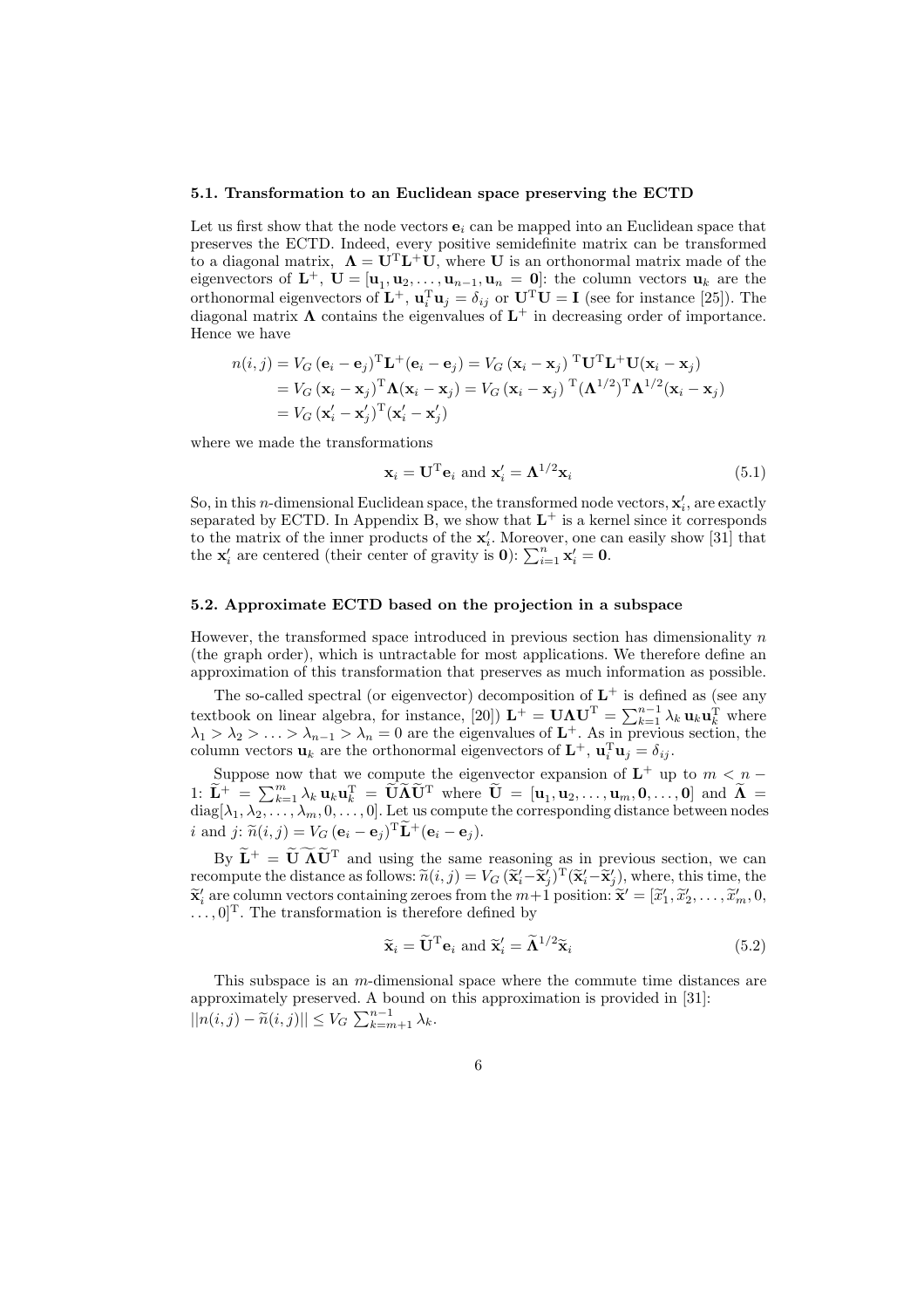Now, we easily observe from (5.1) that if  $u_i^k$  is coordinate i of eigenvector  $\mathbf{u}_k$  $([\mathbf{u}_k]_i = u_i^k)$  corresponding to eigenvalue  $\lambda_k$  of  $\mathbf{L}^+$ , and if  $x_k^i$  is coordinate k of vector  $\mathbf{x}_i$  ( $[\mathbf{x}_i]_k = x_k^i$ ),  $x_k^i = u_i^k$  holds. We thus have  $x_k'^i = \sqrt{\lambda_k} u_i^k$  where  $x_k'^i$  is coordinate k of vector  $\mathbf{x}'_i$  ( $[\mathbf{x}'_i]_k = x'^i_k$ ).

In other words, the first coordinate of the *n* node vectors,  $\mathbf{x}_i, i = 1 \dots n$ , corresponding to the first axis  $(k = 1)$  of the transformed space, are  $x_1^{1}, x_1^{2}, \ldots, x_1^{n}$ , or  $\sqrt{\lambda_1}u_1^1, \sqrt{\lambda_1}u_2^1, \ldots, \sqrt{\lambda_1}u_n^1$ . Thus, the first coordinate of these *n* node vectors is simply the projection of the original node vectors,  $e_1, e_2, \ldots, e_n$ , on the first eigenvector,  $\mathbf{u}_1$ , weighted by  $\sqrt{\lambda_1}$ . More generally, coordinate k of the node vectors in the transformed space is simply the projection of the original node vectors,  $e_1, e_2, \ldots, e_n$ , on  $\mathbf{u}_k$ , weighted by  $\sqrt{\lambda_k}$ . The idea is thus to discard the axes corresponding to the smallest eigenvalues of  $L^+$ .

### 5.3. Relations to principal components analysis

We will now show that this decomposition is similar to principal components analysis in the sense that the projection has maximal variance among all the possible candidate projections. If  $X'$  denotes the data matrix containing the coordinates of the nodes in the transformed space,  $\mathbf{x}_i^{\prime T}$ , on each row (see Appendix B), we easily deduce from (5.1) that  $\mathbf{X}' = \mathbf{U} \mathbf{\Lambda}^{1/2}$ .



Fig. 5.1. One example of principal components analysis based on the ECTD. The original graph (the weight of each edge is inversely proportional to  $1/$ (its length)) is shown on the left (a); its projection on the two first principal components is shown on the right (b).

Now, it is well-known that the principal components analysis of a data matrix **X'** yields, as kth principal component, the eigenvector,  $v_k$ , of  $(X')^T X'$  (which is the variance-covariance matrix, since the  $\mathbf{x}'_i$  are centered). But  $(\mathbf{X}')^T$   $\mathbf{X}' = (\mathbf{U}\boldsymbol{\Lambda}^{1/2})^T \mathbf{U}\boldsymbol{\Lambda}^{1/2}$  $=$  Λ. Since Λ is a diagonal matrix, we deduce that the  $\mathbf{x}'_i$  are already expressed in the principal components coordinate system – the eigenvectors of  $(X')^T X'$  are the basis vectors of the transformed space. Thus, if  $x_k^i$  is coordinate k of vector  $\mathbf{x}'_i$ , it corresponds to the projection of node  $i$  on the kth principal component. The variance, in terms of ECTD, of the nodes cloud on each principal component k is therefore  $\lambda_k$ .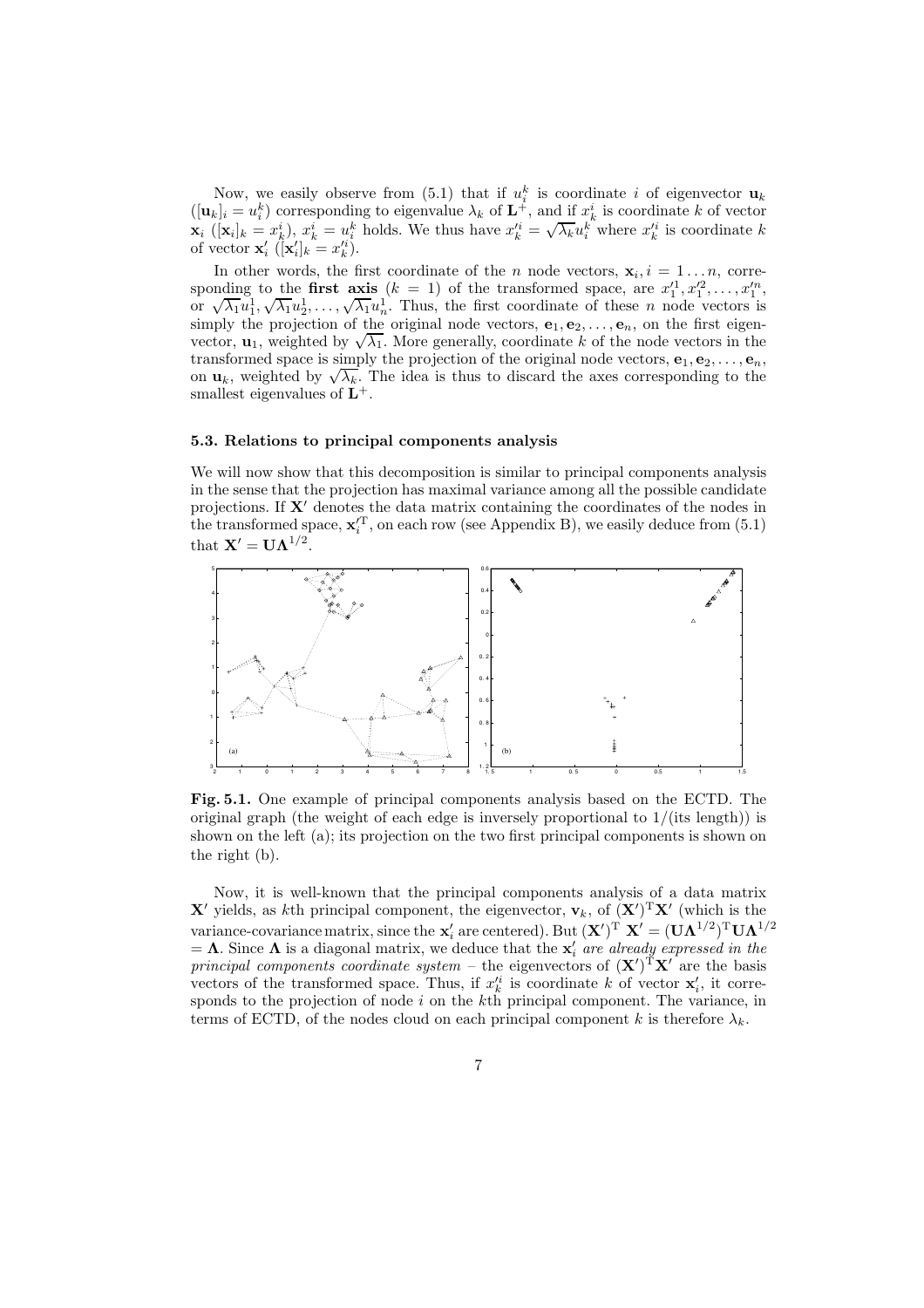We thus conclude that this projection can be viewed as a principal components analysis in the Euclidean space where the nodes are exactly separated by ECTD. This decomposition therefore defines the projection of the node vectors that has maximal variance (in terms of the ECTD) among all the possible candidate projections. An exemple of PCA is provided in Figure 5.1. Notice that it can be shown that performing a multidimensional scaling on the ECTD gives exactly the same results as the principal components analysis.

Furthermore, since **L** and  $L^+$  both have rank  $(n-1)$  and have the same set of eigenvectors but inverse eigenvalues (if  $\lambda_i^l$  are the eigenvalues of **L** and  $\lambda_i^+$  are the eigenvalues of  $\mathbf{L}^+$ ,  $\lambda_i^l = 1/\lambda_i^+$ , for  $i \neq n$ ;  $\lambda_n^l = \lambda_n^+ = 0$ ; see Appendix A) we do not need to explicitly compute the pseudoinverse of **L** in order to compute the projection. We only need to compute the m smallest (except  $\lambda_n^l = 0 = \lambda_n^+$ ) eigenvectors (that is, with lowest eigenvalues) of **L**, which become the largest of  $\mathbf{L}^+$ .

## 6. Related work

There is a vast literature on *spectral graph theory* (see [9] for a monograph) and several results about the *Laplacian spectrum* of (hyper-)graphs are summarized in [22, 23]. Spectral techniques have been applied in a wide variety of contexts including high performance computing [28], image segmentation [33], web page ranking [27, 19]. information retrieval [10], RNA motif classification [13], data clustering [24, 37], and dimensionality reduction [2].

In particular, spectral clustering refers to a collection of techniques that cluster n data points using eigenvectors of a matrix derived from the  $n \times n$  affinity matrix  $\mathbf{W}: w_{ij} = \exp[-d^2(\mathbf{x}_i, \mathbf{x}_j)/2\sigma^2],$  where  $d(\mathbf{x}_i, \mathbf{x}_j)$  denotes the dissimilarity between the points  $\mathbf{x}_i$  and  $\mathbf{x}_j$ , and  $\sigma$  is a free parameter (see [36] for a review). A common choice is  $d^2(\mathbf{x}_i, \mathbf{x}_j) = ||\mathbf{x}_i - \mathbf{x}_j||^2$ . An automatic procedure for determining  $\sigma$  so as to minimize the cluster distortion is proposed in [24].

Spectral clustering is a graph-theoretic approach to clustering and the affinity matrix precisely corresponds to the (weighted) adjacency matrix  $\bf{A}$  defined in section 2.1. In the context of image segmentation, Shi and Malik [33] introduced the normalized cut (NCut) criterion to define an optimal bipartitioning of a graph:

Let  $\{A, \overline{A}\}\$  denotes a bipartition of the set of vertices V of a graph  $G$   $(A \neq \emptyset, \overline{A})$  $\overline{A} \neq \emptyset$ ,  $\overline{A} \cap \overline{A} = \emptyset$  and  $A \cup \overline{A} = V$ ). The cut is the total weight of edges connecting the two disjoint sets A and  $\overline{A}$  :  $cut(A, \overline{A}) = \sum_{i \in A, j \in \overline{A}} w_{ij}$ . The NCut criterion aims at finding the bipartition minimizing:  $NCut(A, A) = ((1/V_A) + (1/V_A)) cut(A, A)$  where  $V_A = vol(A)$  is the subgraph volume. This criterion seeks a balance between the goal of clustering (finding tight clusters) and segmentation (finding well separated clusters). A very similar notion of *conductance*  $\phi(A, \overline{A})$  of a cut is presented in [29]:  $\phi(A, A) = cut(A, A) / min(V_A, V_{\overline{A}})$ . Finding the optimal NCut is NP-complete even for a graph on a regular grid but an approximation can be found by computing the eigenvalues of the *normalized Laplacian*  $\mathbf{D}^{-1/2}\mathbf{L}\mathbf{D}^{-1/2} = \mathbf{I} - \mathbf{D}^{-1/2}\mathbf{A}\mathbf{D}^{-1/2}$  [33]. In particular, the eigenvector associated to the second smallest eigenvalue (also known as the *algebraic connectivity* or *Fiedler value* [12]) is used to bipartition the graph. Note that the standard spectral graph partitioning uses the Laplacian matrix L (instead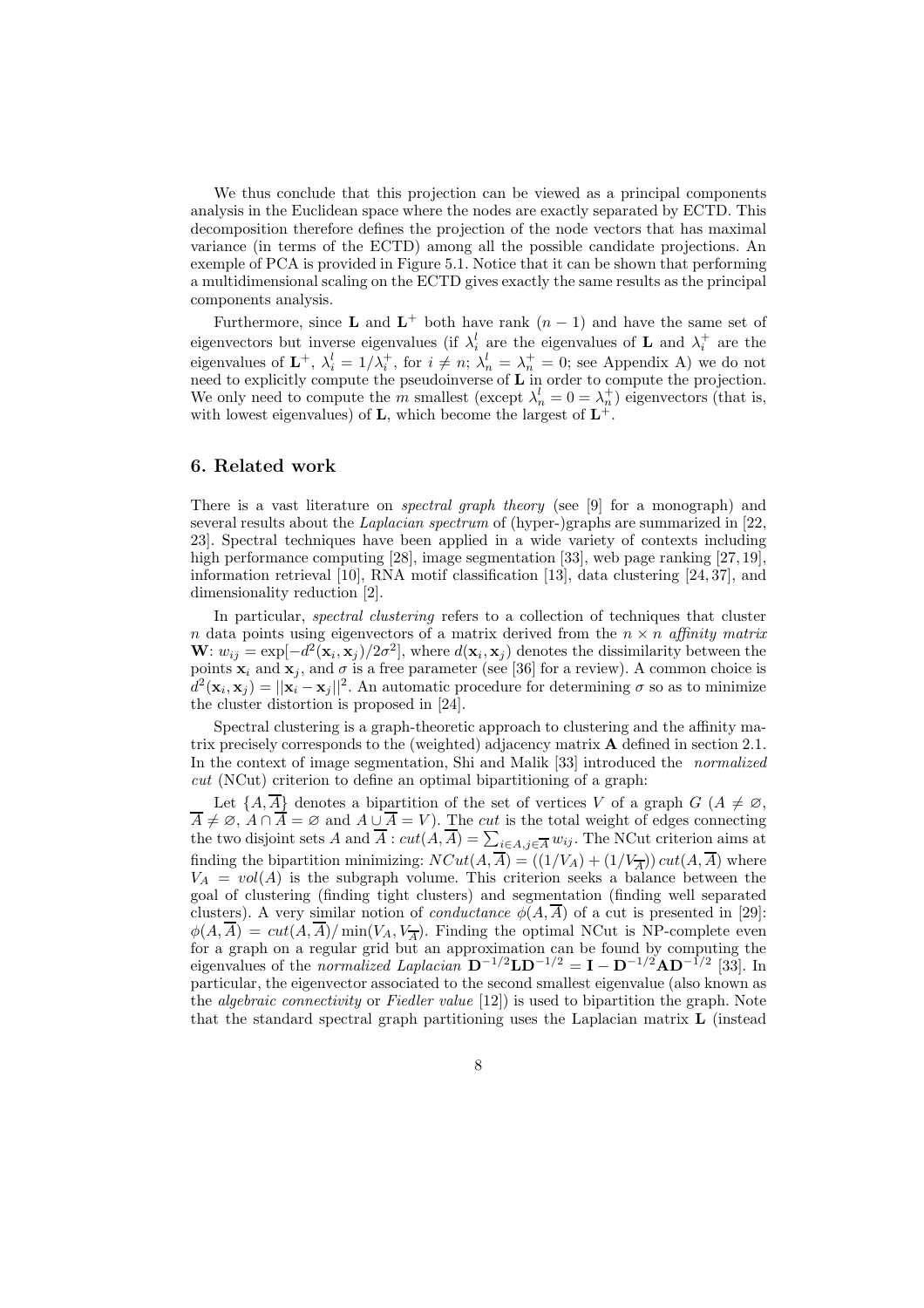of its normalized version). This corresponds to the minimization of the average cut criterion:  $AverageCut(A, \overline{A}) = ((1/|A|) + (1/|\overline{A}|)) cut(A, \overline{A})$  where |A| is the graph order. This last version is exactly similar to our method since we showed, in the previous section, that computing the largest eigenvalues/eigenvectors of  $L^+$  is equivalent to computing the smallest non-trivial eigenvalues/eigenvectors of L.

Meila and Shi present links between spectral segmentation and Markov random walks [21]. Their random walk model is identical to the one defined in Section 2 but different properties are stressed. It is shown in particular that  $NCut(A,\overline{A})=$  $p_{\overline{AA}} + p_{\overline{AA}}$ , where  $p_{AB}$  denotes the probability of a random walk transiting from state set  $A$  to state set  $B$  in one step, given the current state is in  $A$  and the random walk is started according to the stationary distribution of the Markov chain.

An application of the same random walk model to partially labeled classification is proposed in [35]. In this learning framework (also known as transductive learning), unlabeled examples provide information of the structure of the domain while the class labels of a few examples are known. As for spectral clustering, each data point is associated to a graph vertex, *i.e.* a state of the associated Markov chain. The model assumes a uniform initial distribution and includes a distribution  $p(y|i)$  of class label y given state i.  $p(y|i)$  can be estimated with EM or a margin-based criterion. Classification of point  $k$  is performed so as to maximize the posterior probability  $p(y|k) = \sum_{i} p(y|i) [\mathbf{P}^r]_{ik}$ , where  $\mathbf{P}^r$  denotes power r of the transition matrix **P**. Thus the classification of the example k depends on  $[P<sup>r</sup>]_{ik}$ , the probability that the Markov process started from the state  $i$  given that it ended up in  $k$  after  $r$  steps. The value of  $r$ is a parameter controlling the smoothness of the random walk representation. Another work using the Laplacian spectrum for transductive learning is described in [15].

The random walk model presented in Section 2 defines the transition matrix P of a Markov process from the adjacency (or affinity) matrix **A** as  $P = D^{-1}A$ . Let us mention that several alternative definitions of the Markov transition matrix are proposed in [16], in the context of supervised or unsupervised classification.

Laplacian eigenmaps (also called spectral embedding) is a dimensionality reduction procedure that has been proposed recently by Belkin and Niyogi [3]. The authors solve the following related eigenproblem:  $\mathbf{L} \mathbf{u} = \lambda \mathbf{D} \mathbf{u}$ . The smallest eigenvalue is left out and the other small eigenvalues are used for the embedding. This is the same embedding that is computed with the spectral clustering algorithm from Shi and Malik [33]. As noted in [36], an equivalent result can be obtained by renormalizing the adjacency matrix:  $D^{-1/2}AD^{-1/2}$  and computing the eigenvectors/eigenvalues of L instead. It should be clear that, once more, this reduction technique is closely related to our definition of the principal components analysis of a graph.

Smola and Kondor present connections between spectral graph theory and *graph* kernels [34]. In particular, they define a graph regularization, which aims to emphasize the role of the smallest non-trivial eivenvalues of  $L$  and, on the contrary, discard the largest ones. Once more, this has interesting links with our definition of the PCA of a graph, since the PCA discard the smallest nontrivial eivenvalues/eigenvectors of  $L^+$ (which, as already stressed, correspond to the largest of L). They also stress the links between these techniques and web page ranking algorithms such as PageRank [27], HITS [19] and randomized HITS [38].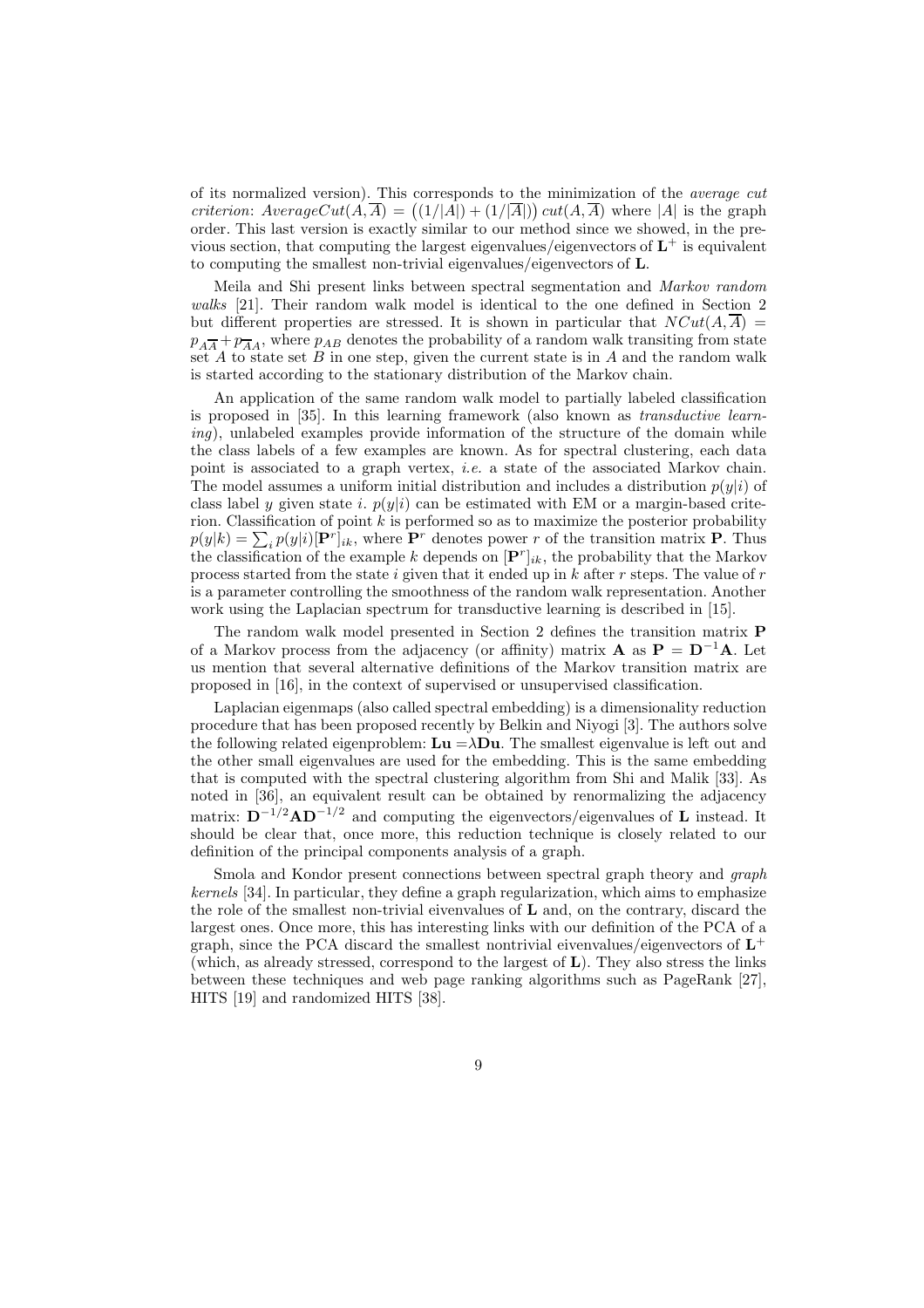Finally, there is an intriguing correspondence between random walk on a graph and electrical networks theory, as popularized by Doyle and Snell in their nice book [11] (see also [4]). Average commute time has an equivalent in terms of electrical networks. Indeed, in [8], it is shown that  $n(i, j) = V_G r_{ij}^e$ , where  $r_{ij}^e$  is the effective resistance between node  $i$  and node  $j$ . In other words, average commute time and effective resistance basically measure the same quantity (see [31] for more details).

## 7. Conclusion and further work

We introduced a general procedure for computing dissimilarities between nodes of a graph. It is based on a particular Markov-chain model of random walk through the graph. More precisely, we compute a quantity, called the Euclidean Commute Time Distance, that provides a distance measure between any pair of nodes. We also introduced a subspace projection method preserving as much variance (in terms of the ECTD) as possible; it therefore defines a principal components analysis on a graph. We are now exploiting this ECTD in various problems, including inexact graph matching, collaborative filtering [31], supervised classification and clustering. We are also working on the definition of a discriminant analysis of a graph, with application to graph vizualisation.

## References

- 1. S. Barnett. Matrices: Methods and Applications. Oxford University Press, 1992.
- 2. M. Belkin and P. Niyogi. Laplacian eigenmaps and spectral techniques for embedding and clustering. In T. G. Dietterich, S. Becker, and Z. Ghahramani, editors, Advances in Neural Information Processing Systems, volume 14, pages 585–591. MIT Press, 2001.
- 3. M. Belkin and P. Niyogi. Laplacian eigenmaps for dimensionality reduction and data representation. Neural Computation, 15:1373–1396, 2003.
- 4. B. Bollobas. Modern graph theory. Springer, 1998.
- 5. P. Bremaud. Markov Chains: Gibbs Fields, Monte Carlo Simulation, and Queues. Springer-Verlag, 1999.
- 6. F. Buckley and F. Harary. Distance in graphs. Addison-Wesley Publishing Company, 1990.
- 7. S. Campbell and C. Meyer. Generalized inverses of linear transformations. Pitman Publishing Company, 1979.
- 8. A. K. Chandra, P. Raghavan, W. L. Ruzzo, R. Smolensky, and P. Tiwari. The electrical resistance of a graph captures its commute and cover times. Annual ACM Symposium on Theory of Computing, pages 574–586, 1989.
- 9. F. R. Chung. Spectral Graph Theory. American Mathematical Society, 1997.
- 10. S. Deerweester, S. Dumais, G. Furnas, T. Landauer, and R. Harshman. Indexing by latent semantic analysis. Journal of the American Society for Information Science, 41:391–407, 1990.
- 11. P. G. Doyle and J. L. Snell. Random Walks and Electric Networks. The Mathematical Association of America, 1984.
- 12. M. Fiedler. A property of eigenvectors of nonnegative symmetric matrices and its applications to graph theory. Czech. Math. J., 25(100):619–633, 1975.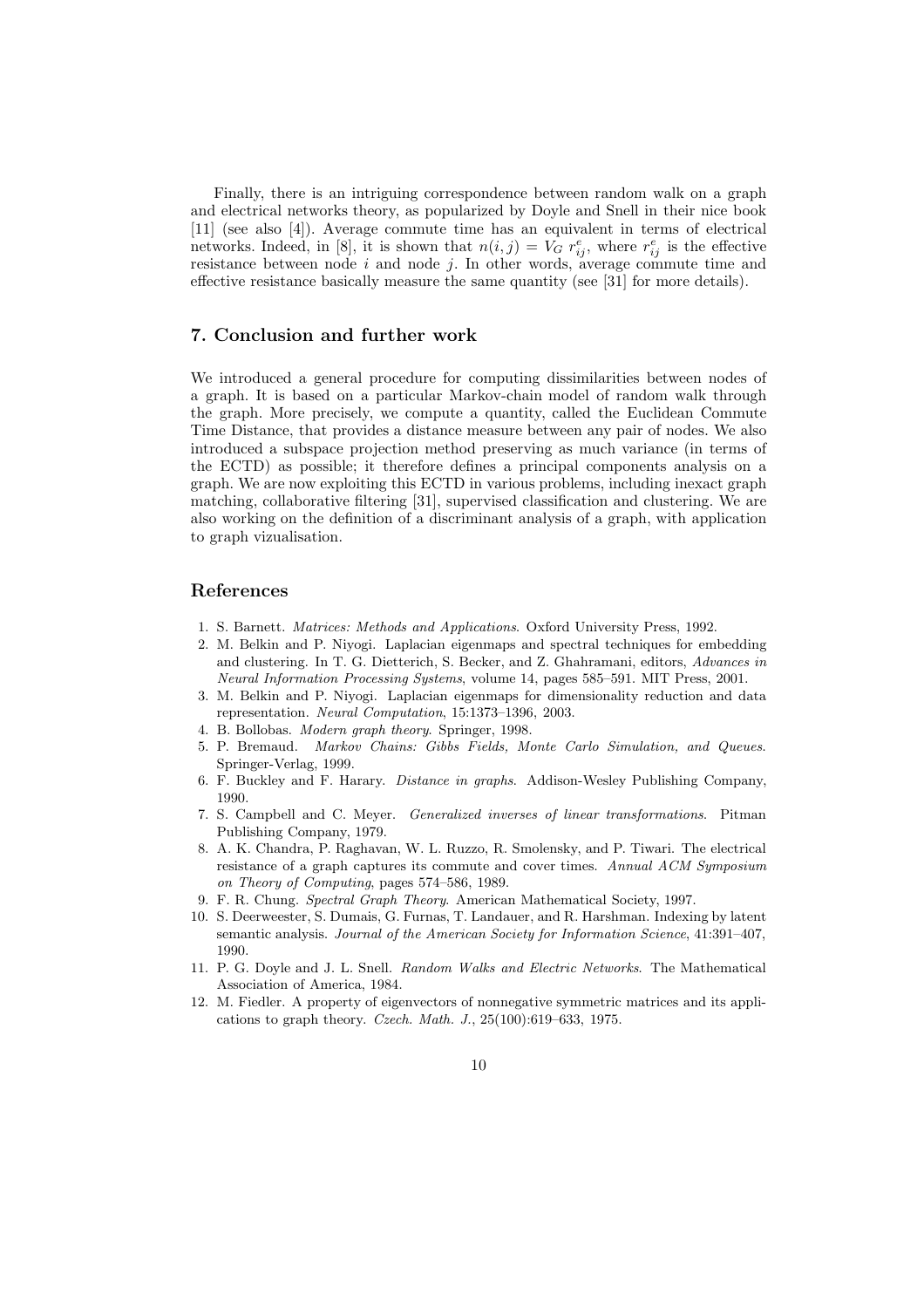- 13. H. Gan, D. Fera, J. Zorn, N. Shiffeldrim, M. Tang, U. Laserson, N. Kim, and T.Schlick. RAG: RNA-As-Graphs Database - Concepts, Analysis, and Features. to appear in Bioinformatics, 2004.
- 14. F. Gobel and A. Jagers. Random walks on graphs. Stochastic Processes and their Applications, 2:311–336, 1974.
- 15. T. Joachims. Transductive learning via spectral graph partitioning. In Proceedings of the  $20<sup>th</sup> International Conference on Machine Learning, Washington DC, 2003.$
- 16. S. Kamvar, D. Klein, and C. Manning. Spectral learning. In Proceedings of the International Joint Conference of Artificial Intelligence, April 2003.
- 17. J. G. Kemeny and J. L. Snell. Finite Markov Chains. Springer-Verlag, 1960.
- 18. D. J. Klein and M. Randic. Resistance distance. Journal of Mathematical Chemistry, 12:81–95, 1993.
- 19. J. M. Kleinberg. Authoritative sources in a hyperlinked environment. Journal of the ACM, 46(5):604–632, 1999.
- 20. D. Lay. Linear algebra and its applications, 3th ed. Addison-Wesley, 2003.
- 21. M. Meila and J. Shi. A random walks view of spectral segmentation. In Proceedings of AISTATS, 2001.
- 22. B. Mohar. The Laplacian spectrum of graphs. In Y. Alavi, G. Chartrand, and A. S. O.R. Oellermann, editors, Graph Theory, Combinatorics, and Applications, volume 2, pages 871–898. Wiley, 1991.
- 23. B. Mohar. Laplace eigenvalues of graphs a survey. Discrete Mathematics, 109:171–183, 1992.
- 24. A. Y. Ng, M. I. Jordan, and Y. Weiss. On spectral clustering: Analysis and an algorithm. In T. Dietterich, S. Becker, and Z. Ghahramani, editors, Advances in Neural Information Processing Systems, volume 14, pages 849–856, Vancouver, Canada, 2001. MIT Press.
- 25. B. Noble and J. Daniels. Applied linear algebra, 3th ed. Prentice-Hall, 1988.
- 26. J. Norris. Markov Chains. Cambridge University Press, 1997.
- 27. L. Page, S. Brin, R. Motwani, and T. Winograd. The pagerank citation ranking: Bringing order to the web. Technical Report, Computer System Laboratory, Stanford University, 1998.
- 28. A. Pothen, H. Simon, and K.-P. Liou. Partitioning sparse matrices with eigenvectors of graphs. SIAM Journal of Matrix Analysis, 11(3):430–452, 1990.
- 29. A. V. R. Kannan, S. Vempala. On clusterings: Good, bad and spectral. In Proceedings of the 41st Annual Symposium on Foundations of Computer Science, 2000.
- 30. C. Rao and S. Mitra. Generalized inverse of matrices and its applications. John Wiley and Sons, 1971.
- 31. M. Saerens, A. Pirotte, and F. Fouss. Computing dissimilarities between nodes of a graph: Application to collaborative filtering. Technical Report, IAG, Universite catholique de Louvain (www.isys.ucl.ac.be/staff/francois/Articles), 2004.
- 32. B. Scholkopf and A. Smola. Learning with kernels. The MIT Press, 2002.
- 33. J. Shi and J. Malik. Normalised cuts and image segmentation. IEEE Transactions on Pattern Matching and Machine Intelligence, 22:888–905, August 2000.
- 34. A. J. Smola and R. Kondor. Kernels and regularization on graphs. In M. Warmuth and B. Schölkopf, editors, Proceedings of the Conference on Learning Theory and Kernels Workshop, 2003.
- 35. M. Szummer and T. Jaakkola. Partially labeled classification with markov random walks. In T. Dietterich, S. Becker, and Z. Ghahramani, editors, Advances in Neural Information Processing Systems, volume 14, Vancouver, Canada, 2001. MIT Press.
- 36. Y. Weiss. Segmentation using eigenvectors: a unifying view. In International Conference on Computer Vision, 1999.